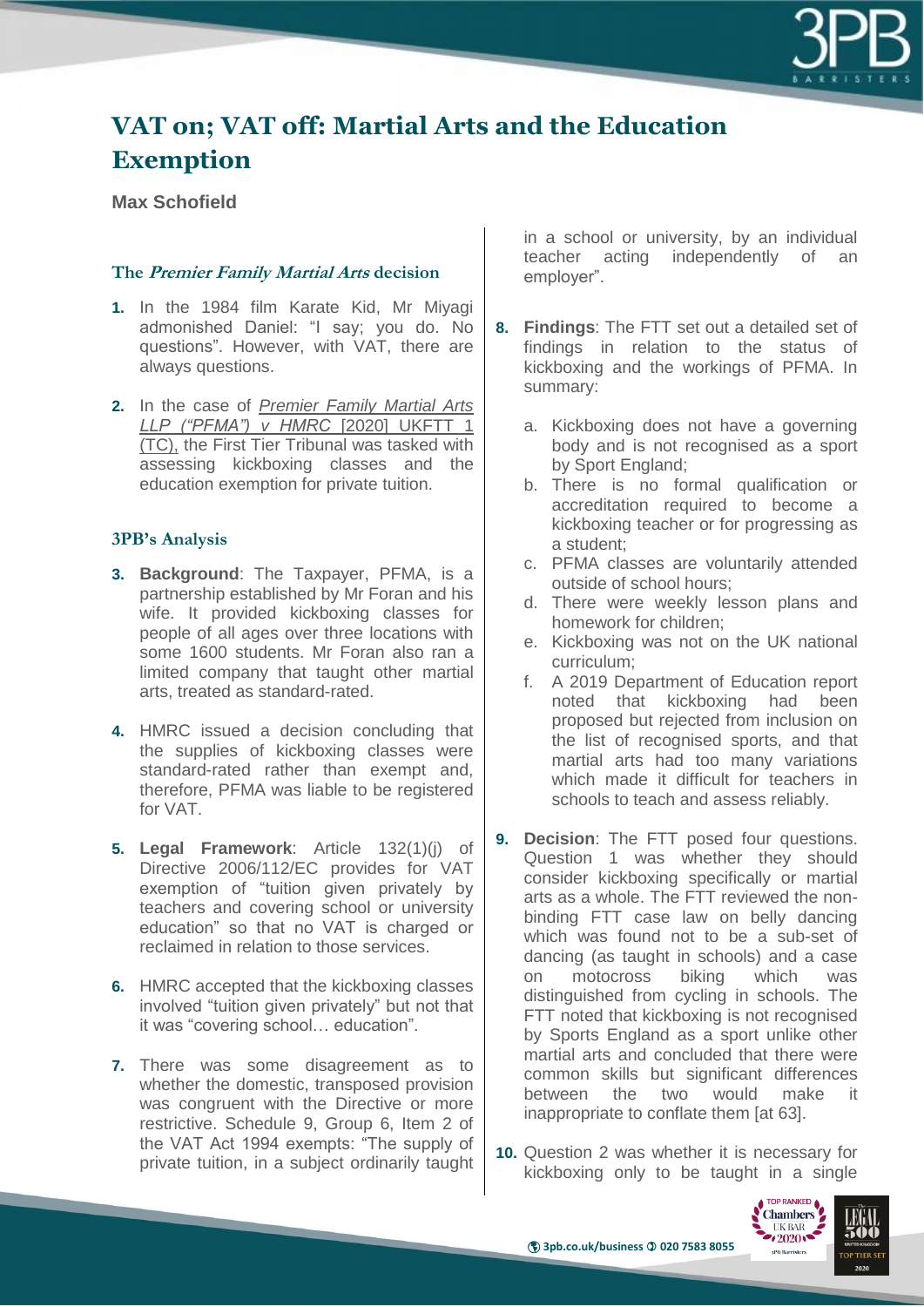

school or to be "commonly taught". This issue was hard fought by PFMA who submitted that there is no "quantitative hurdle" (i.e. minimum number of schools) in the legislation and any such hurdle would confine the exemption to established activities and impose an unreasonable data burden in taxpayers when assessing their VAT liability. However, the Tribunal found that although the "commonly taught" wording was imprecise, it was not unclear and was a task for national courts to determine [at 97].

- **11.** The FTT concluded that there was nothing in the case law that suggested teaching at one school would suffice to justify the exemption. The use of the plural (schools and universities) in the CJEU case law supported that conclusion [at 101].
- **12.** Question 3 was whether PFMA had met the burden of proving kickboxing was commonly taught at schools in the EU. The FTT explained that the interpretation of "school or university education" referred to the education system common to Member States and therefore the national curriculum was not determinative. However, the fact that kickboxing did not form part of the national curriculum gave rise to a rebuttable presumption that it was not commonly taught (in that country) [at 122]. There was insufficient evidence of kickboxing being taught as part of the school curriculum in the UK or the EU. The appeal therefore failed.
- **13.** Question 4 was now inapplicable but asked whether kickboxing was "purely recreational". The Opinion of AG Sharpston in *Haderer* referred to "purely recreational activities of no educational value", however, this additional wording was not included in the CJEU decision. Therefore, it is legally possible for the activity to have educational value and involve "a transfer of knowledge and skills" yet fall outside the exemption as purely recreational. The FTT complained about the lack of clarity in the case law on this matter. Ultimately, it was found to be a multi-factorial test and a matter of overall impression.

**14.** The FTT found that the teaching of kickboxing was not "purely recreational". Although the lack of formal grading or syllabus would indicate a recreational character, students cannot simply drop in for a class, and one works towards promotion and progression (personally and physically).

### **Impact of the Decision**

- **15.** In this case, the Tribunal interpreted Art.132(1)(j) as referring to an activity which is taught commonly (or ordinarily) at schools or universities in the EU [95]. There is no reference in the Directive or in CJEU decisions to "commonly taught". The VAT Act 1994 uses the words "ordinarily taught" which was correctly construed as taught "widely" in schools rather than addressing the frequency at which it may be taught at one school [109]. However, for a neutral tax, it would be a remarkable burden on the taxpayer to know the prevalence of a particular activity in schools across the EU before self-assessing their tax liability. This legal certainty argument has proven unsuccessful twice in the FTT on the belief that for most cases, the answer will be obvious. Advisors will find this of little comfort when facing obstinate HMRC rulings, keeping in mind the dicta on socalled "open and shut" cases of Megarry LJ in *John v Rees* [1970] 1 Ch 345.
- **16.** Advisors should note the rebuttable presumption in relation to the national curriculum. However, there still remains some uncertainty as to whether a particular activity qualifies as a sub-set of another onsyllabus activity. In the recent case of *Cook* [2019] UKFTT 321, Ceroc dancing was found to be a methodology of teaching dance, incorporating different dance genres such that the exemption applied. In *PFMA*, kickboxing was described as incorporating elements of boxing, karate and taekwondo but was found to be distinct from martial arts [43]. Advisors should assess whether the potential sub-activity is a stand-alone discipline and how substantial the differences are with the syllabus activity.